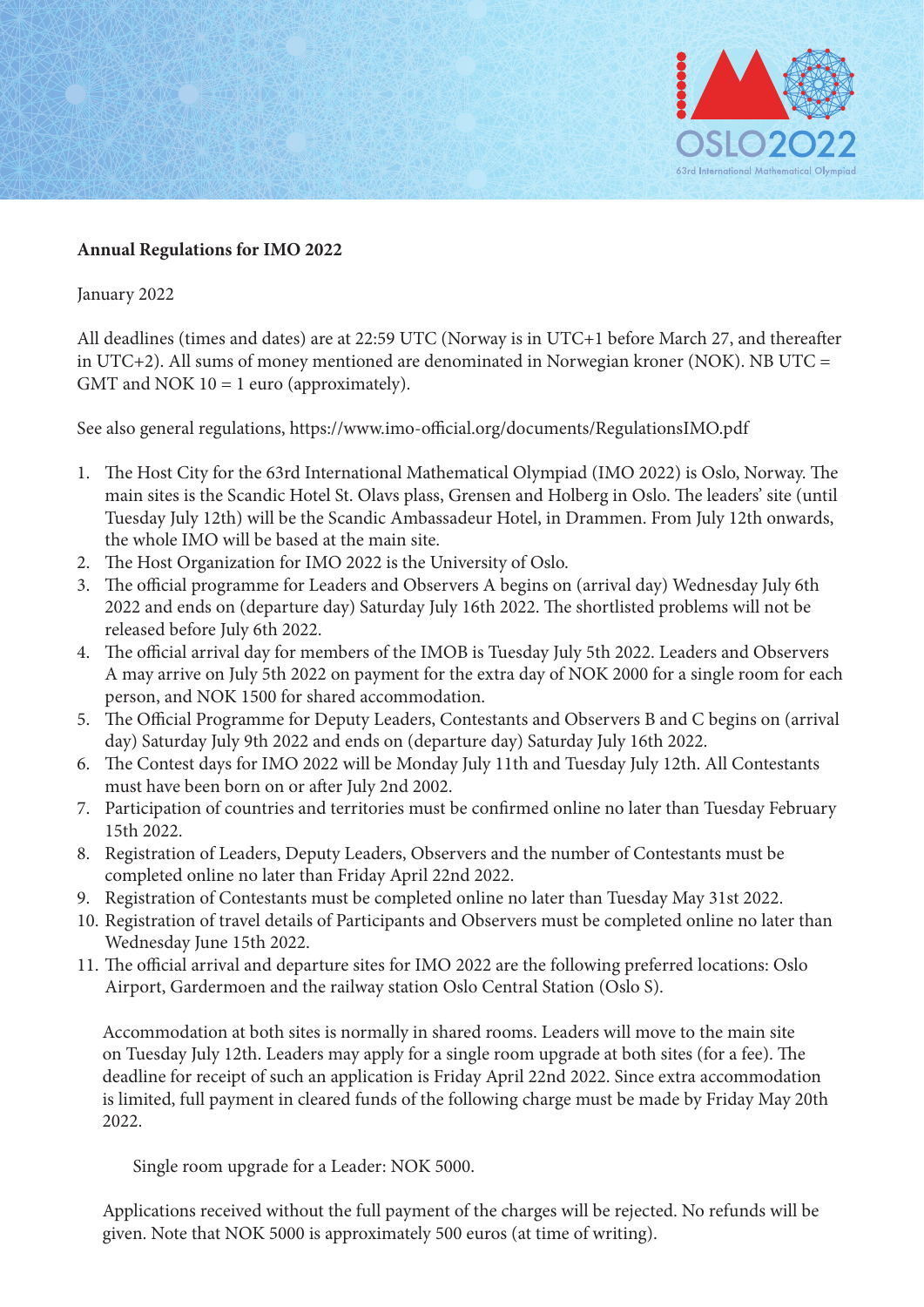Applications for Observers to accompany the participants must be made by Friday April 22nd 2022. Observers A may apply for a single room upgrade at both sites (for a fee). The deadline for receipt of such an application is Friday April 22nd 2022. Observers B and C may also apply for upgrades to single rooms at the main site (for a fee). Since extra accommodation is limited, full payment of the following charges must be made in cleared funds by Friday May 20th 2022:

Deputy Leader: free or NOK 3000 for upgrade to single room. Observer A (accompanying the Leader): NOK 15000 (shared accommodation). Observer A: NOK 20000 (= NOK 15000 + NOK 5000) for an upgrade to single room. Observers B and C: NOK 12000 (shared accommodation). Observers B and C: NOK 15000 (NOK 12000 + NOK 3000) for an upgrade to single room.

Applications received without full payment of the charges will be rejected. No refunds will be given.

- 12. Proposals for problems must be received by Sunday April 3rd 2022. Proposals must be submitted via the portal at the IMO official website.
- 13. Countries that need an official invitation in paper form via (old style) mail, should inform imo2022@math.uio.no before Friday April 1st 2022.
- 14. Each Leader must ensure that every participant from their country has appropriate travel and health insurance, including Covid related costs, for the relevant period around IMO 2022. Expenses for any quarantine hotel on arrival must be paid by each individual participating country. It is recommended to purchase flexible tickets so that flights may be changed for any reason (including Covid).
- 15. Covid: As these regulations are being written in January 2022, it is not possible to know what vaccination requirements will be necessary for entry to Norway in July 2022, nor if it will be possible to participate in large public events. We advise participants to adopt a cautious policy towards vaccination, and assume that there will be strong vaccine requirements imposed by the Norwegian Government at the time of IMO 2022. Please obtain appropriate vaccinations. Note that, at time of writing, Norway does not recognize all types of Covid vaccine. To this end, it would be sensible to keep the vaccination status of all participants from your country under continuous review, and to ensure that you have full paper documentation of vaccinations, positive covid tests and/or claims for medical exemptions. The organizers of IMO2022 cannot guarantee that your participants will receive any necessary visas, nor that they will be granted entry to Norway nor to take part in IMO competitions on site. During the IMO, all participants must adhere to the organizer's Covid protocol, including testing for Covid.
- 16. Leaders must ensure that all child protection measures which are legally enforced in their country of origin are correctly observed.
- 17. For each student less than 18 years old, Deputy Leaders must bring legally notarized letters, signed by the parents (or legal guardians), which state that, in case of medical emergency, the Leader, Deputy Leader or Observer should have the right to approve any necessary medical procedure at the IMO. This letter (in English) should state which of the Leader, Deputy and any Observers is (or are) in loco parentis (i.e. they have the legal role of parents of the children aged under 18 in their team during IMO 2022).
- 18. IMO General Regulation 1.10 concerns bullying, discrimination and harassment. This regulation is in addition to the laws of the Kingdom of Norway. The laws of the Kingdom of Norway take precedence over General Regulation 1.10, and allegations of serious misconduct will be reported to the police.
- 19. Team members of Country X should normally be citizens of Country X, but genuine long term foreign residents who are not citizens (and who are being educated in Country X) are permitted to be in the IMO team of Country X provided that the student will spend at least three full academic years being educated in Country X. Such a foreign education must be for a bona fide reason (e.g. family location). Note that IMO tourism is not permitted: a student may not attempt the final selection examinations of more than one country in a given IMO year. A student who changes their country of residence